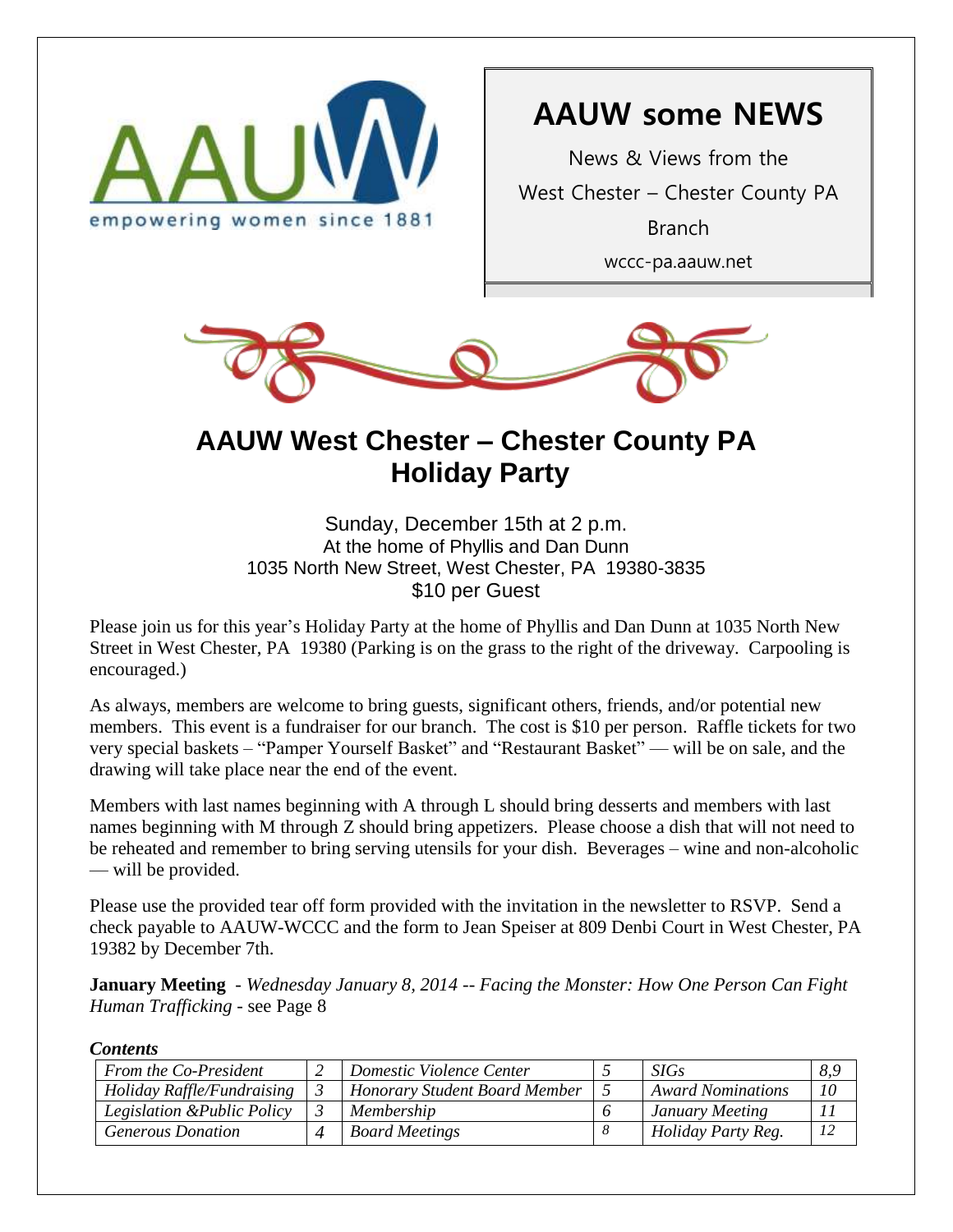## *From the Co-Presidents*

Dear Members,

As I begin writing this letter, I am just back from the AAUW-PA East District Meeting that I attended along with over 75 other PA members. It was held at Doylestown Hospital, a community hospital with a wonderful history. In 1923 the Village Improvement Association (VIA) founded the hospital. The VIA was started in 1895 by a small group of women with big dreams who recognized a need for public health initiatives in their community. The V.I.A. continues to be recognized as the only Women's Club that owns and operates a community hospital. As we listened to Marianne Chabot, President of the Doylestown Women's Club, narrate the role of women in the history of V.I.A., we were uplifted by the power of women to get things done.

The topic of the district meeting was human trafficking. *Human Trafficking* and *Violence Against Women (VAW*) are the priority advocacy efforts of the AAUW-PA Impact Grant. We heard the perspectives of several speakers on the issues related to human trafficking. State Senator Stewart Greenleaf gave an update on Senate Bill 75, which would update and strengthen existing law in the areas of the "three Ps": prosecution of traffickers, prevention of human trafficking, and protection of victims, many of whom are women and girls. Attorney Shea Rhodes and author Carol Hart Metzker related their experiences with survivors and talked about solutions to fight human trafficking. I have heard Carol Metzker speak on several occasions and am impressed by her knowledge and dedication to the issue of human trafficking. I am looking forward to her presentation at our January 8th program.

Also, earlier this fall, I attended a Women Talk discussion at the Chester County Fund for Women and Girls, our 2013 Gateway to Equity Award Winner. The focus of the discussion was Sheryl Sandberg's book - "Lean In: Women, Work and the Will to Lead", which "addresses why women's progress in achieving leadership roles has stalled, explains the root causes, and offers compelling, commonsense

solutions that can empower women to achieve their full potential". It was a lively discussion about challenges, choices, the perception of women in leadership positions, and the importance of mentoring in the workplace. Although everyone did not agree with all the points of the book, all agreed that by reading it, we are encouraged to "lean in" and, as Sandberg states, "to change the conversation from what women can't do to what we can do."

We are fortunate to have a branch with members who have "leaned in" to fill leadership positions and take on projects to make our branch successful. We have a wonderful way to recognize those individuals with our state and branch awards. To meet the February deadline of AAUW-PA, we are asking for nominations by January 8th so we can choose award recipients by February 8th. Please take a few minutes to read about the awards, and then submit your nominations. All the details are in this newsletter under "Nominate a Member for the 2014 AAUW-PA and Branch Awards!!"

This month's newsletter also brings you our holiday party invitation with reservation form and details of the holiday fundraiser. If you haven't bought your raffle tickets, you can still contact Anne Anderko or purchase them at the party. Dorothea and I look forward to seeing many of you at the holiday party on December 15th and again at our January 8th program with State Senator Dinniman and Carol Metzker.

We wish you all a wonderful holiday season and best wishes for a happy new year!

Sincerely, Dorothea Lavigne & Sandi Kwisz Co-Presidents



*Interested in Crafts? See Page 8 for information on a new SIG.*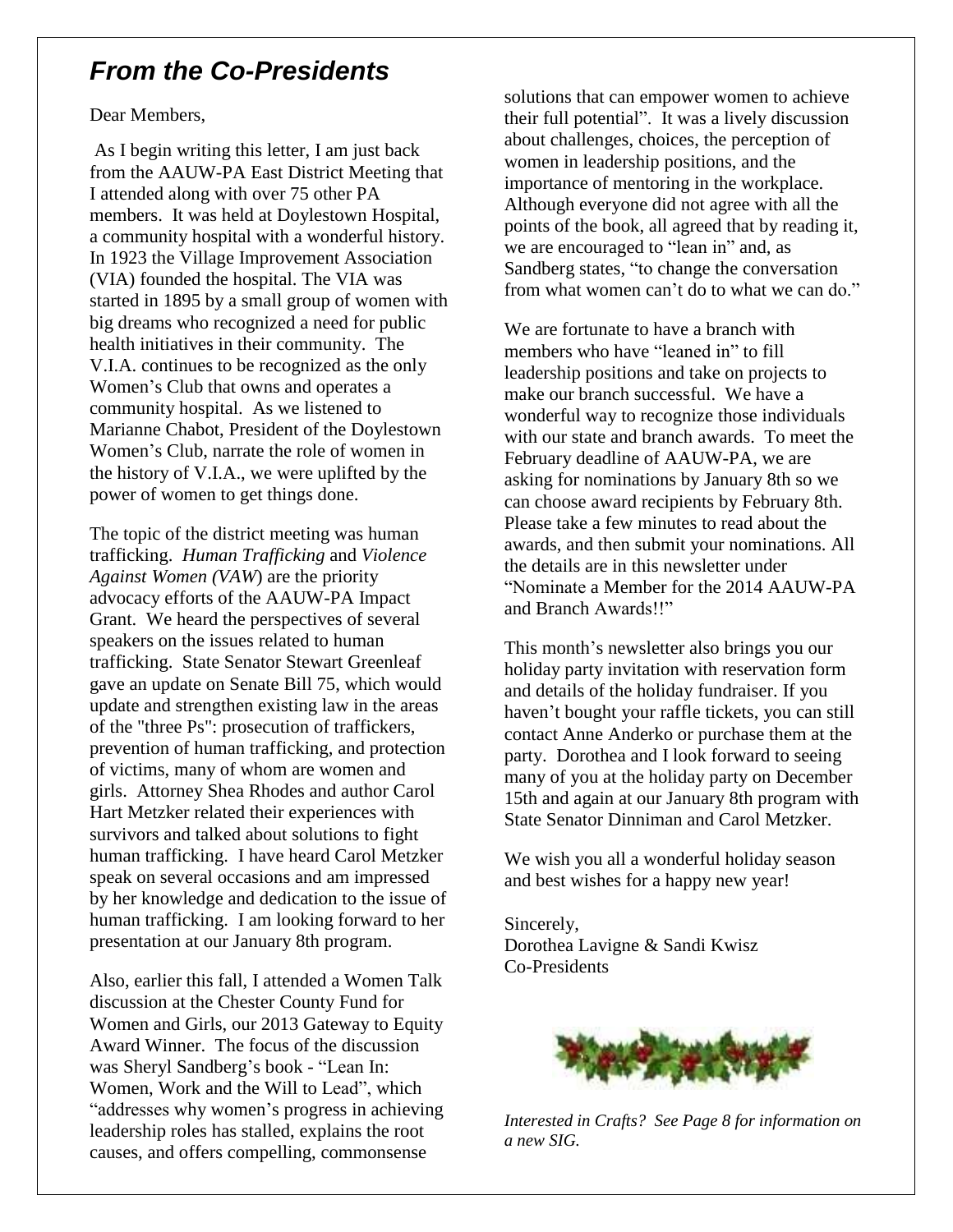

# **Get Your Holiday Raffles!**

Tickets for the "Restaurant Basket" and "Pamper Yourself Basket" can be purchased up to and including December 15 at Our Holiday Party at the home of Phyllis Dunn. Remember that tickets are only \$1.00 each or 6 for \$5.00, so please reach out to your friends and family to make this a successful fund raiser. You will have a chance to win two jam packed baskets, "Restaurant Basket" and "Pamper Yourself Basket". If you would like tickets, please contact Anne Anderko at [ananderko@msn.com](mailto:ananderko@msn.com) so arrangements can be made for you to receive your raffle tickets. The drawing is not until Dec. 15, and you need not be present to win! Thanks to all of you who helped with donations for the baskets.

## **Legislation and Public Policy (LAPP)**

By Ann Duerr

The Senate passed national Human Trafficking Awareness Day in 2007 and it is observed each January 11. AAUW/PA approved our miniimpact grant plan written by Mary Dorsey Bunnell to educate our members and greater communities and to inspire them to reduce the existence of human trafficking/child slavery. At the January 8th branch meeting, Carol Hart Metzker, author and activist, will provide personal experiences, ways to identify traffickers, and an action plan to reduce slavery. Senator Dinniman will provide a brief update of the progress of Act 75, which better defines human trafficking so law enforcement will be more effective.

An important way to become involved right now is to be familiar with Fair Trade products, ones that are not funding exploitative labor practices either at home or abroad.There are 27 million slaves in the world today. Many of them contribute to the supply chains that end

up in the products we use. To determine how many slaves could be making your life easier, visit <http://slaveryfootprint.org/>; pay close attention to the facts they include on the survey pages.

Award winning musician Kelly Clarkson traveled to a coffee farm in Peru with Green Mountain Coffee. Fair Trade certification gives farmers a fair price for their beans with a guaranteed minimum, which they can invest in their crops, their communities, and their future. Check her out at ChooseFairTrade.com.

Locally you can find Fair Trade products at Trader Joe's (cocoa, coffee, chocolate, sugar); in West Chester at the Great Pumpkin and Carlino's; Pete's Produce—"our own"—in Westtown; Wine and Spirits in West Goshen Shopping Center, and Ten Thousand Villages in Exton. When in doubt, ask your favorite stores if they carry brands of fairly traded items. If they don't, ask them to start. It's only fair! Also, on the internet, check out [equalexchange.com](http://equalexchange.com/) and Fair Trade Your Supermarket [\(fairtradeyoursupermarket.org/brands-to-look-](http://fairtradeyoursupermarket.org/brands-to-look-for)

Media, PA is the first fair trade town in the USA. Now there are 32 more fair trade towns in USA and 16 in Canada. To qualify as a fair trade town, a certain percentage of retailers and institutions must sell and use fair trade products and offer ongoing promotion of fair trade. Find

more information at http://firstfairtradetownusa.org/

[for\)](http://fairtradeyoursupermarket.org/brands-to-look-for).

The Two Minute Activist, which appears on the AAUW branch website at [wccc-pa.aauw.net,](http://wccc-pa.aauw.net/) has four categories to match your interest for political action: Education, Economic Security, Civil Rights, and Title IX. TAKE FIVE minutes each week to respond to your legislator. PERSISTANCE leads to ACTION and CHANGE.

The LAPP committee includes Ann Duerr and Mary Dorsey Bunnell (Co-Chairs), Mimi Jones, Linda Lang, Jean Speiser, and Peggy Staarman. We welcome all interested members.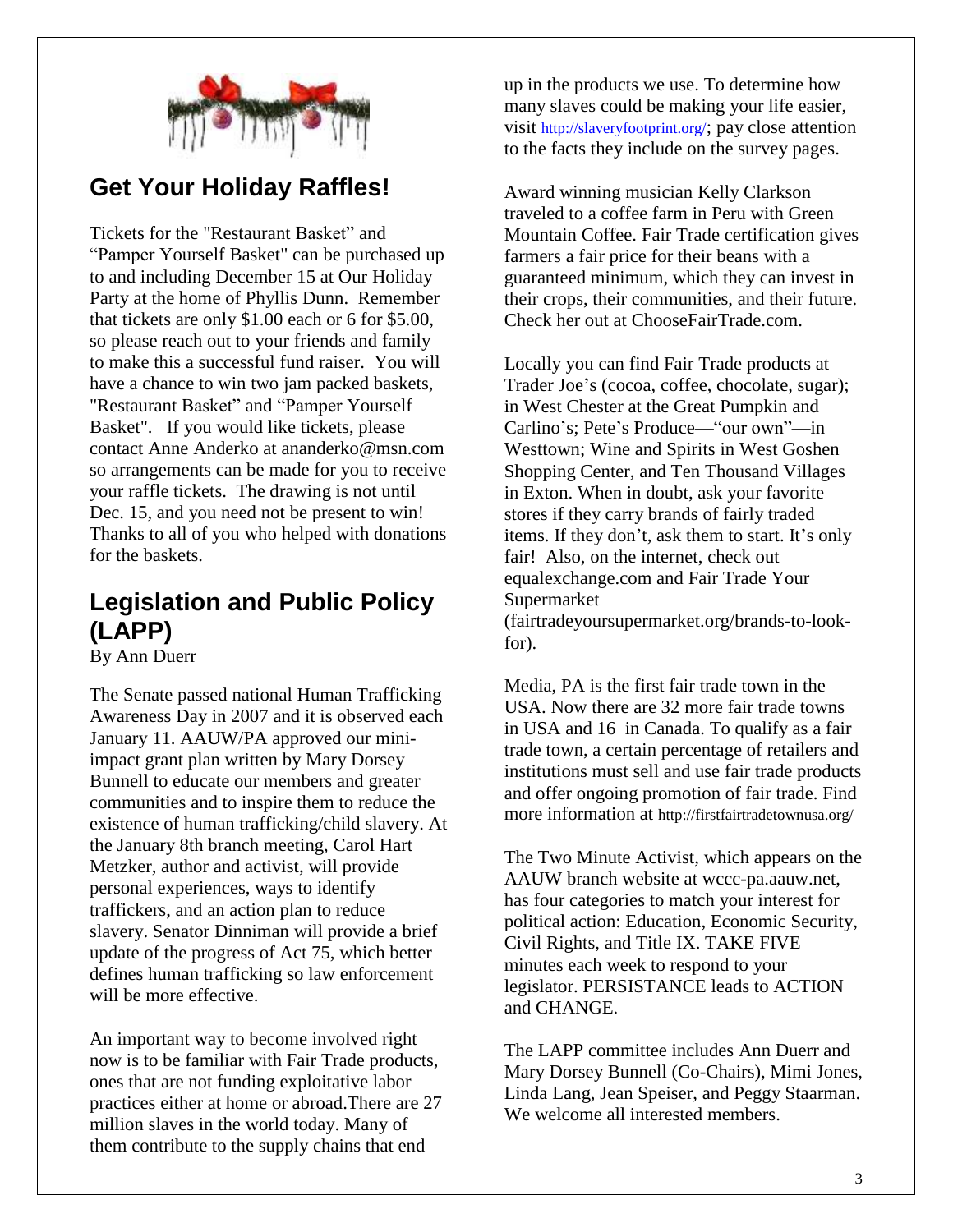#### **Generous Donation!**

Our branch recently received a very generous donation of \$10,000 from the family of *Harriet Jarosh.* Harriet was a past branch president (1981-1983; 1991-1993) who was admired for her calm and wise leadership of the branch. She also was very interested in environmental issues and initiated a recycling project in West Chester.

In a conversation with Harriet's son, Bill Hickman, he spoke of how important AAUW was to Harriet and also about her interest in the environment and its influence on him. The board kept this in mind as we considered the best use of this generous gift. We hope to honor Harriet's spirit and interest in the environment by establishing an environmental education fund in her name. The fund will provide grants to support environmental education and activities at the elementary and/or secondary level in the Chester County Public Schools. With this fund, we will be able to reach many young people who are interested in making a positive difference in the environment.

The next step is to form a committee to administer the fund. Responsibilities would include setting up guidelines for the fund, establishing the application process, contacting schools, and choosing the recipients. If you are interested in being part of this exciting and worthwhile new project, please contact Sandi Kwisz or Dorothea Lavigne.



Because our members are so important to us, we want to keep in touch. Do you know of a member who needs to receive a get well note or card of support? Please contact our Corresponding Secretary Laura LaBuda [\(labudalaura@aol.com\)](mailto:labudalaura@aol.com) with the necessary information.



### **Holiday Home Tour in West Chester to Benefit the 125 Year-old West Chester Public Library**

On December  $7<sup>th</sup>$  from 10 a.m. until 3 p.m., the West Chester Public Library (WCPL), which is celebrating its 125 Anniversary this year, will present 11 beautiful and historic homes for its Holiday Home Tour. The homes are located in the southwestern side of the West Chester Borough and will be open to tour visitors for the holidays.

Seven of the homes are nestled around the beautiful and historically preserved Everhart Park, the borough's  $2<sup>nd</sup>$  oldest park, and those seven homes are all within easy walking distance of one another. The homes this year were built between 1787 and 1959, each with its own special charm and history. As a bonus, "Tanglewood", the home of West Chester University Presidents, will be open. Also, the West Chester University Alumni House will be open for you to tour and enjoy refreshments.

Birthday cake will be served at the WCPL as part of the Library's  $125<sup>th</sup>$  Anniversary Celebration, for tour participants. Tickets are on sale now at the West Chester Public Library at 415 N. Church St. in West Chester for \$30. On the day of the tour, the tickets will be available at the library for \$40. Tickets also can be purchased at the Chester County Book Company in the West Goshen Shopping Center in West Chester. Online ticket purchases: <http://wcpubliclibrary.org/>

For more information contact: Phyllis Dunn 610-696-1079 [dunn.phyllis@gmail.com](mailto:dunn.phyllis@gmail.com)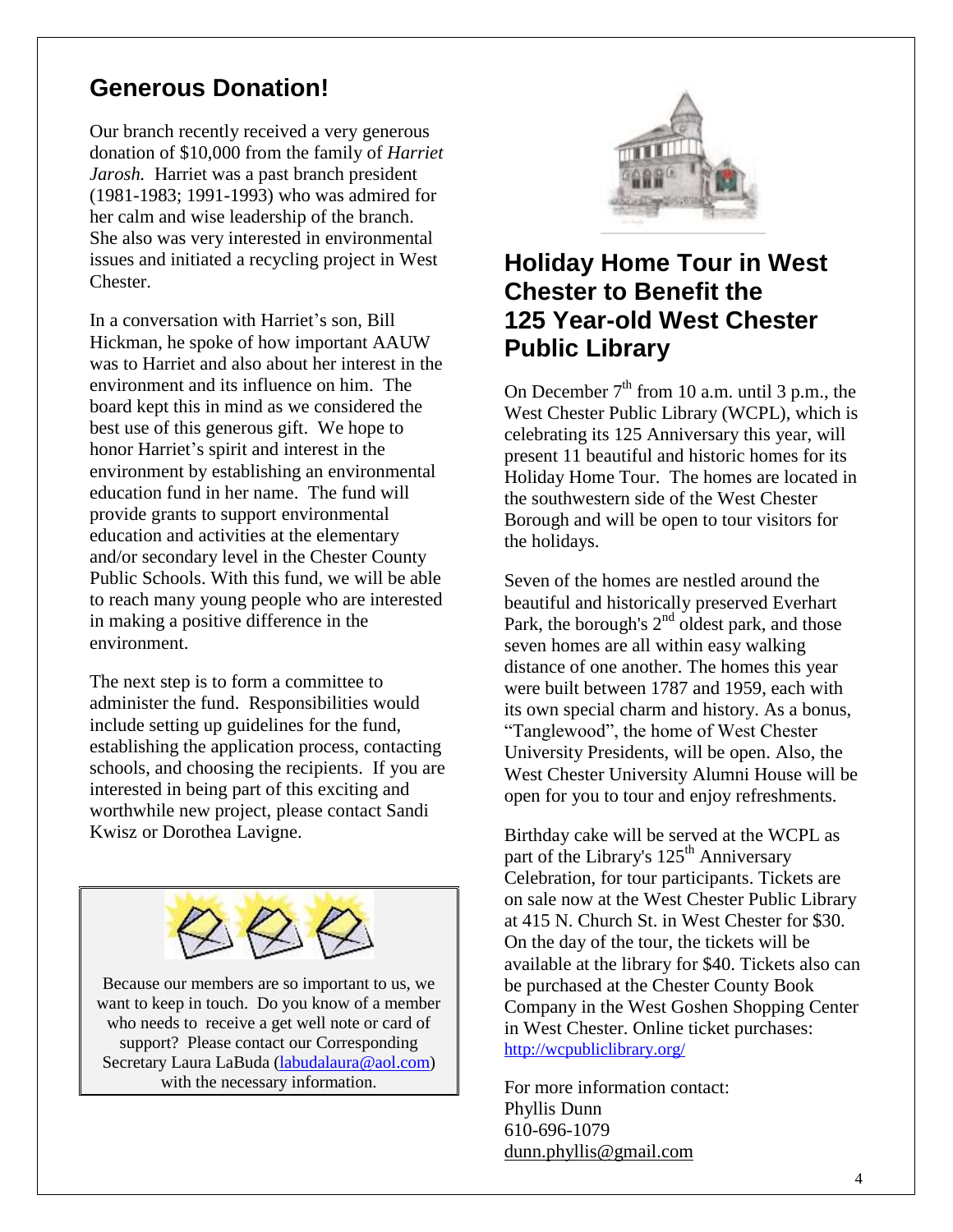## **WCU Student Representatives - Goings and Comings**

*By Fran Pierce*

Whitley Harbold, our excellent student representative to our Board of Directors in 2012-13, graduated from West Chester University in May of 2013. I recently spoke to Whitley, who told me that her official major was Political Science with a minor in Geography and Planning.

Whitley began her studies for a Master's in Public Administration at West Chester University while she was still in her senior year and is in a "fast track" program to earn this 2 year degree in a little over a year. Her M.P.A. degree will give her a certification in Urban and Regional Planning, a field that has grown quickly in recent years. She also won a Graduate Assistantship that will pay for 9 credit hours while she works at the university 15 hours per week. She is a busy young woman, but she has agreed to assist us with organizing the student e-membership and the faculty membership drive this year!

Whitley began an internship at WaWa, Inc. in the summer while she also attended classes for her master's degree and is still working for WaWa, Inc. 20 to 30 hours a week in their department of Government Relations and Sustainability. Her employer likes her so much that her employer has offered her a position with the company once she graduates, but she is not really sure what she wants to do once she has her degree. Whitley said, "it's been good to have a corporate perspective on sustainability and legislative issues, but I don't know if that's what I would want to do for my whole career – I'll see how I feel when graduation comes around."

Having worked with Whitley this past year and a half, I know exactly why WaWa would like to keep her around! Her dedication, intelligence, hard work, and loyalty will make her a star employee for any organization or company in the future!

We have been lucky for the past few years to have an eager young woman willing to serve on our board; this year is no exception! No sooner was Whitley in graduate school than our newest board representative was already hard at work!

Felicia Orendorff, a junior Communication Studies major with a minor in Women's and Gender Studies at West Chester University, attended her first AAUW board meeting in September and has already worked with Fran Pierce and Whitley Harbold to craft a work plan to help get e-student members signed-up with AAUW.

Felicia is from Gettysburg, PA and has spent her summers working at the KOA Campground in her hometown. She is definitely an outdoorsy type and loves to garden, hike, and just be in the outdoors as much as possible. At WCU, she is the Vice President of the Women's Center Club called Association for Women's Empowerment or AWE. The goals of AWE this year are member retention and community connections, so she has really welcomed a partnership with AAUW. Felicia says she is pleased to be able to have an inside view of a women's advocacy group, which her spot on our board will provide for her.

I have met with Felicia several times already, and I feel completely confident that she will pick up where Whitley left off and do a wonderful job for AAUW at WCU. Welcome to our group, Felicia!!

#### **Domestic Violence Center**

At the Holiday Party Donna Golden and Marie Dunne will be collecting gift cards. Gift card suggestions are listed on the DVC website [\(http://www.dvccc.com/youcanhelp/wishlist.ht](http://www.dvccc.com/youcanhelp/wishlist.html) [ml\)](http://www.dvccc.com/youcanhelp/wishlist.html) and include grocery stores, Target, Rite Aid, K-Mart, WaWa, and movie theaters such as AMC or Regal.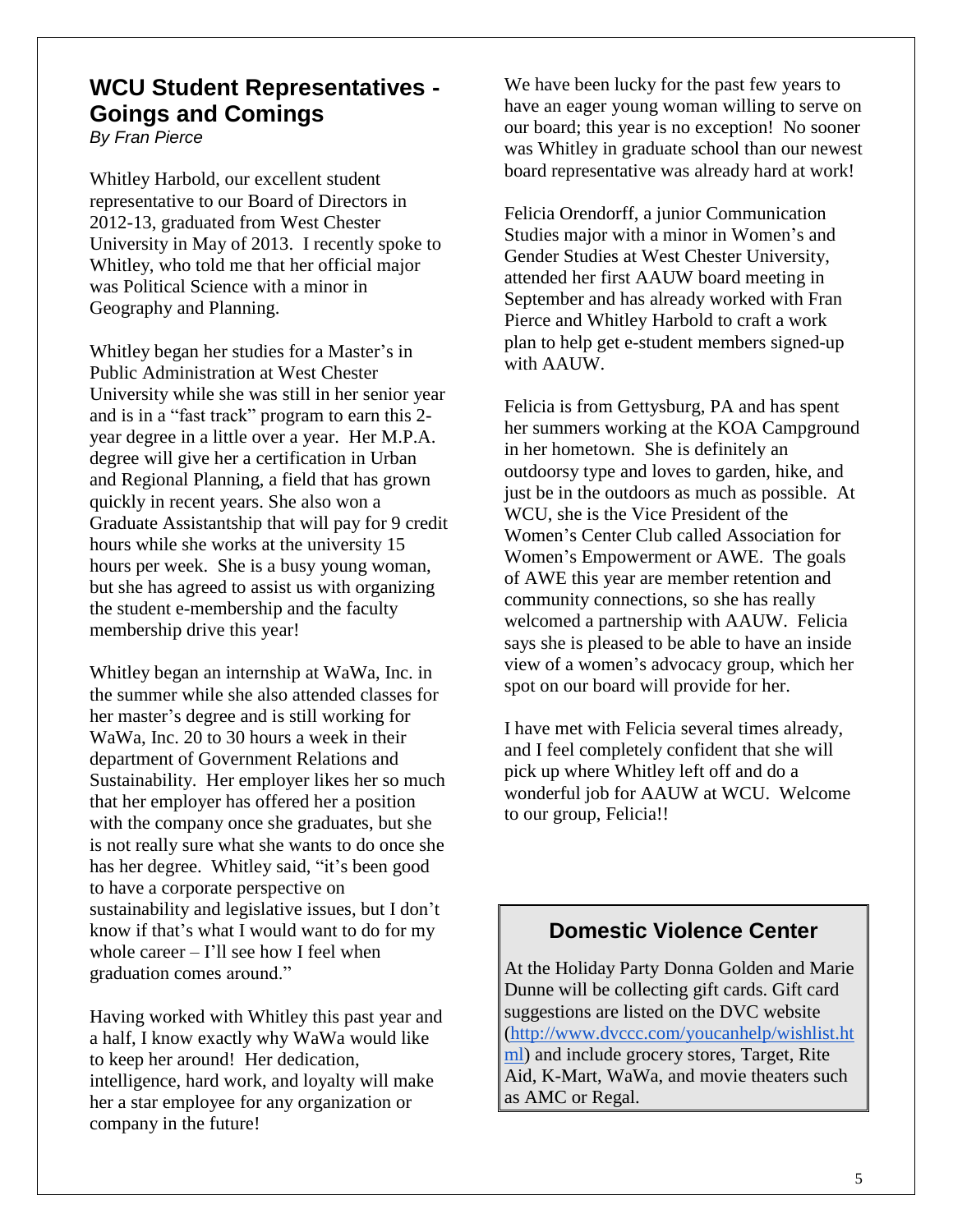# *Alice Lawson Scholarship*

As the season of giving approaches consider making a contribution to the Alice Lawson Scholarship Fund. Each year the American Association of University Women (AAUW) West Chester –Chester County Branch awards the Alice Lawson Scholarship in the amount of \$1000 to an undergraduate student 25 years of age or older. Eligible students from *West Chester University, Cheney University, Lincoln University, and Immaculata University* can apply. Scholarship information for 2014 will be available in January, but it's not too early to share the site with possible candidates. Information can be found at:

<http://wccc-pa.aauw.net/activities/scholarships/>

*Contributions to the Alice Lawson Scholarship Fund can be sent to:* Alice Lawson Scholarship Fund Chester County Community Foundation Inc.

28 Market Street West Chester, PA 19382

Online contributions to the Alice Lawson Scholarship Fund can be made at: [http://www.chescocf.org/funds/Fund%20purpo](http://www.chescocf.org/funds/Fund%20purpose/Alice%20Lawson%20Scholarship%20Fund.htm) [se/Alice%20Lawson%20Scholarship%20Fund.](http://www.chescocf.org/funds/Fund%20purpose/Alice%20Lawson%20Scholarship%20Fund.htm) [htm.](http://www.chescocf.org/funds/Fund%20purpose/Alice%20Lawson%20Scholarship%20Fund.htm)

# *Membership News*

Member Update: *Marguerite Pond* New Email Address: mpond321@comcast.net

#### **Shape The Future Membership Campaign Continues for 2013-2014**

Individuals who have not previously been an AAUW member can join AAUW National as a new member for only \$24.50. State and local dues bring the total membership dues to \$45.50 for their first year of membership. Contact Jane Schultz, Membership VP, with the names of potential members.

# *Give A Grad A Gift*

*Don't forget December Grads* -- AAUW members can give recent college or university graduates a free, one-year AAUW membership within two years after graduation at no cost to you or them.

- Expose a graduate to the power that comes from belonging to a national women-led organization of more than 165,000 members and supporters who believe in and advance equality and education for women and girls.
- Expand their networking opportunities through career development opportunities and community action projects.
- Keep them current on events and people that affect their life as they receive Mission & Action, AAUW Outlook, Action Network Alerts, and more.
- Increase their buying power with access to member-only discounts.

#### **West Chester-Chester County Branch Membership Recruitment Incentive**

Introduce your friends and associates to *AAUW West Chester-Chester County Branch*! Each time you bring a prospective member to a branch meeting, your name will be entered into the *Membership Recruitment Incentive Raffle.* The winning raffle ticket will be drawn at the May banquet. The winner will receive a free one-year national membership renewal. Entry tickets will be available at the November branch meeting.

# *Membership Outreach*

Your Records with the National Association can be assessed by contacting: --Helpline Phone (800) 326-2289 or --Internet and email: The website for national AAUW is http://www.aauw.org/. You'll need your membership number, which can be found on the address label of the Association publication (Outlook).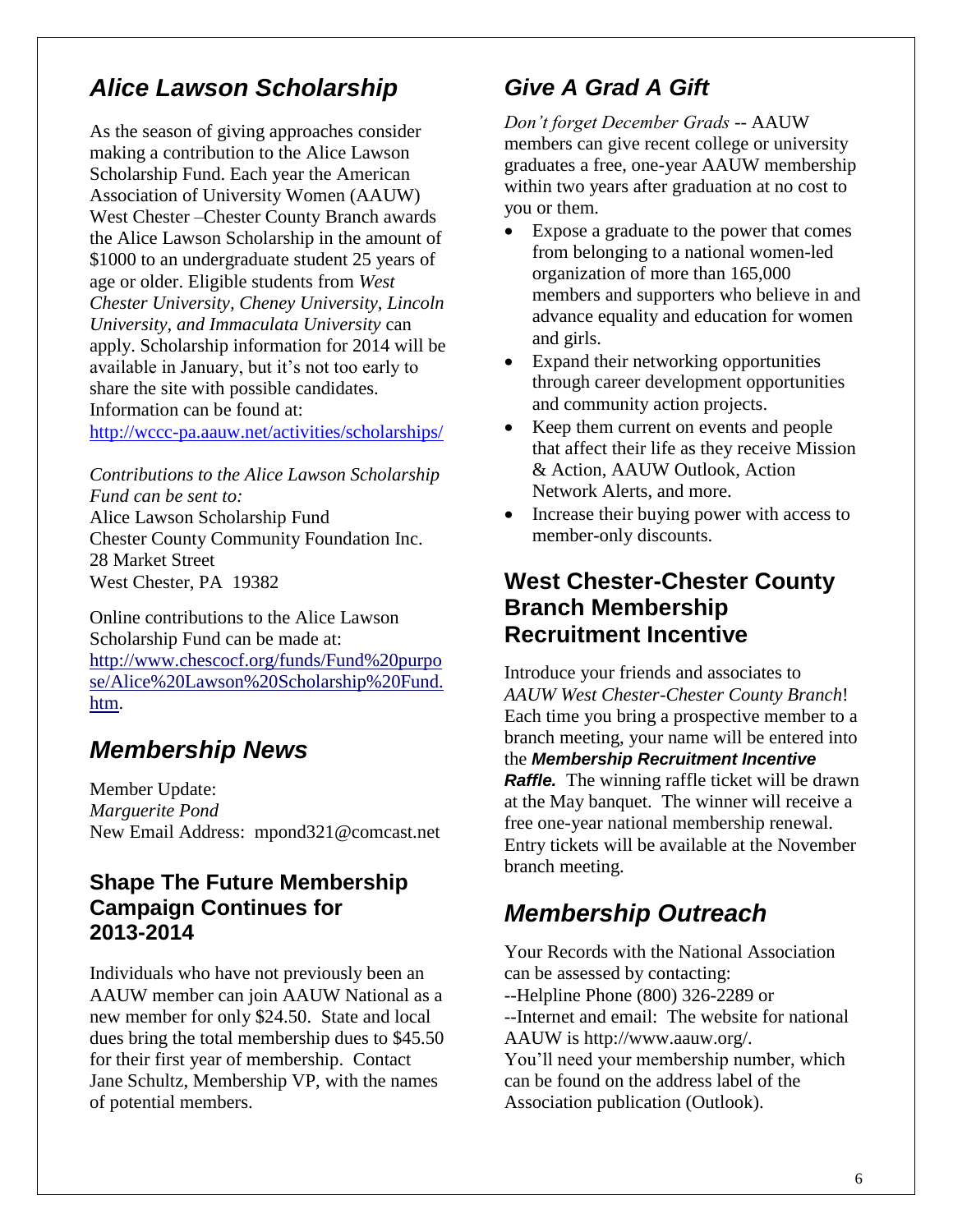*AAUW Mission Statement AAUW advances equity for women and girls through advocacy, education, philanthropy, and research.*

*Norma George* Newsletter Co-Editor 610-872-7567 [ngeorge@cheyney.edu](mailto:ngeorge@cheyney.ecu)

*Tamara Hollins* Newsletter Co-Editor 610-399-2256 [thollins@cheyney.edu](mailto:thollins@cheyney.edu)

*Nancy Rumfield* Newsletter Co-Editor 610-399-0388 [nrumfield@gmail.com](mailto:nrumfield@gmail.com)

*Newsletter email* [aauwsumnews@gmail.com](mailto:aauwsumnews@gmail.com)

*Sandi* Kwisz **Branch Co-President** [610-793-3135](tel:/610-793-3135) [SandraK98@aol.com](mailto:SandraK98@aol.com)

*Dorthea Lavigne* Branch Co- President 484-315-8651 [dlav43@aol.com](mailto:franpierce@verizon.net)

*Jean Speiser* Program Co-Vice-President [610-692-3227](tel:/610-692-3227) JeanSp@gmail.com

*Peggy Staarman* Program Co-Vice-President 610-269-4866 [peggstaar@verizon.net](mailto:4dores@comcast.net)

*Jane Schultz* Membership Co -Vice-President [610-431-3628](tel:/610-431-3628) [mjschultz46@hotmail.com](mailto:mjschultz46@hotmail.com)

*Carol Habig* Membership Co -Vice-President 610-431-9987 [whabig@verizon.net](mailto:mjschultz46@hotmail.com)

*Linda Lang* **Recording Secretary** 610-738-9678 lindalang1426@gmail.com

*Laura LaBuda* **Corresponding Secretary** 610-888-9509 labudalaura@aol.com

*Molly Scott* Financial Officer [484-702-7211](tel:/484-702-7211) [gollymolly44@gmail.com](mailto:gollymolly44@gmail.com)

Branch Website [wccc-pa.aauw.net](http://wccc-pa.aauw.net/)

#### **Guidelines for** *AAUW some*

1. Deadline for articles is the  $10<sup>th</sup>$  of the month unless noted in newsletter.

2. Board will develop outline/plan for newsletter.

3. Copies of each article must be sent to the Co-Presidents.

4. Articles should be less then 340 words (1 column in 12 pt.) and sent as .doc (Word) files whenever possible.

5. Program information should be available for publication in the month prior to the event. 6. SIG information should be specific (when, where, leader, contact info., program or book).

7. Photos should be sent in .jpg format and should be the best quality possible. Leave cropping to the editors when possible. 8. Editors must keep newsletter to 10 pages or less (5 printed front and back). 9. Editors must consult with President or designee if newsletter is too long. 10. Editors and Co-Presidents will determine number of copies to be printed. 11. Board will review and decide list of Friends who receive printed copies. 12. The newsletter should go to the printer by

the  $25<sup>th</sup>$  of the month. Copies should include the Circulation Manager, Person who distributes the e-mail version, and, if requested, other named designees.

#### **Help AAUW Save Money**

Each year our editors put together eight informative, attractive, and news filled issues of our *AAUW some* newsletter. At current prices, printing and mailing costs exceed \$1.50 a piece per issue, costing over \$12.00 per member per year. For several years, many AAUW members have received their copies via e-mail. If you are not already receiving *AAUW some* via e-mail and would be willing to do so, please contact Sandi Kwisz at [SandraK98@aol.com](mailto:SandraK98@aol.com)

#### **December** *Keystoner*

*The Keystoner* is a quarterly newsletter published by AAUW-PA and serves AAUW branches throughout Pennsylvania. December's edition was sent to you via an email. You can download a copy by clicking the link in the e-mail. It can also be found on the AAUW-PA website: [http://aauw-pa.aauw.net/.](http://aauw-pa.aauw.net/) Our branch was one of the highlighted branches in "Branch Bits and Pieces" for receiving a \$7,000 Community Action Grant from AAUW national to fund a new initiative: Parents-Educators Exploring Tomorrow's Technology (PETT). We also were listed as one of the branches receiving a public policy mini grant from AAUW-PA. Awesome! If you did not receive the Keystoner link, please contact [SandraK98@aol.com.](mailto:SandraK98@aol.com)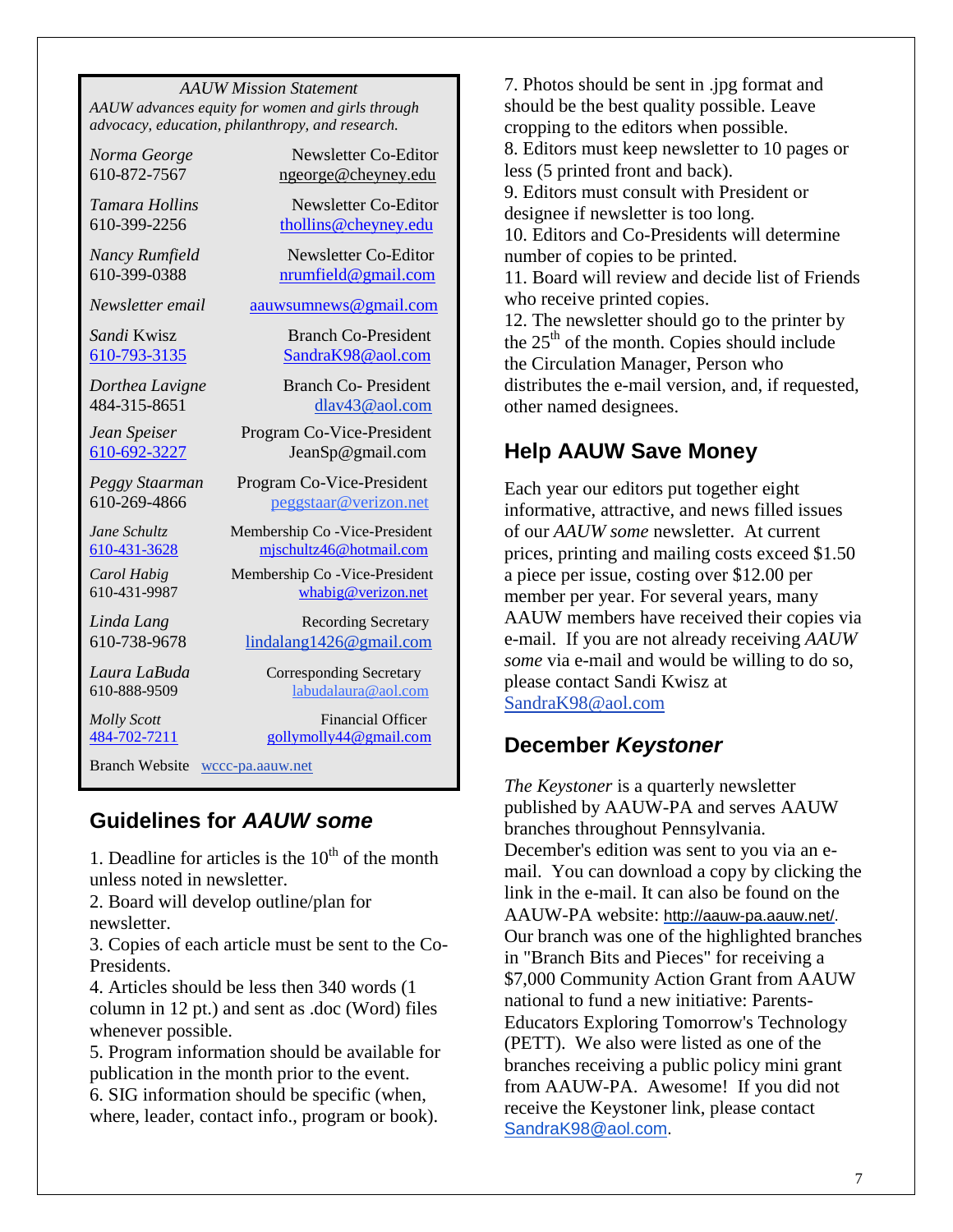## *Branch Board Meetings*

All Board meetings are open to the membership and are held at the *Women's Center at West Chester University.* Meetings begin at 7:00 p.m., are over by 9 p.m., and are usually on the first Tuesday of the month. The next meeting is on Tuesday, December 3rd.



# *Interested in a Craft Group?*

A number of our members have indicated they enjoy doing crafts, so the board would like to encourage the formation of a new *Special Interest Group* focusing on crafts and/or hobbies. The group could work on one craft such as quilting, jewelry making, or calligraphy or the group may want to incorporate a number of crafts. If you are interested in joining or leading this type of interest group, please contact Peggy Staarman [\(peggstaar@verizon.net\)](mailto:peggstaar@verizon.net).

## **Special Interest Groups**

#### **Couples Bridge**

Meets the  $3<sup>rd</sup>$  Saturday evening monthly at a member's home. We are a social group and welcome all who like to play. Contact the chair, Carol Habig, at 610-431-9987 or e-mail her at [whabig@verizon.net.](mailto:whabig@verizon.net)

**Lit I, Afternoon Book Discussion:** Meets on the 4th Thursday. Please contact Roni Mullen [610-436-0912](tel:/610-436-0912) if you are interested.

**Lit II Book Group:** Meets on the 3rd Wednesday of the month. The next group meeting will be January 15<sup>th</sup>, *The Light Between Oceans* (F) by Margot L. Stedman, with Jane Schultz as the Leader and Dorothea LaVigne as the Hostess. New members are always welcome, and can join the group by

contacting Donna Eaves at [610-692-5277](tel:/610-692-5277) or [deaves@live.com.](mailto:deaves@live.com)

**Non-Fiction Group:** Next meeting is Monday, January 20 at Days Hotel. For information on the Non-Fiction Book Discussion Group, contact Paula McGinness, at [610-942-4852](tel:/610-942-4852) or [610-273-3303.](tel:/610-273-3303)

#### **Finance Discussion Group**

This group is currently not active  $-$  if you are interested please contact Sandi (610-793-3135) [SandraK98@aol.com](mailto:SandraK98@aol.com) or Dorothea (484-315- 8651) [dlav43@aol.com](mailto:dlav43@aol.com)

#### **FIG (Food Interest Group)**

This groups dines around either at members' homes or restaurants. The group usually meets on the second Saturday or Sunday of the month. Couples (unless otherwise specified) and singles are welcome. The upcoming event is as follows:

**Sunday, January 12**: Barbara Lathroum will be hosting a brunch at her home in Downingtown. FIG members will receive details with their invitations via email in mid-December. Due to the branch brunch on February 8, there will not be a FIG event in February.

If you are interested in joining, please contact Donna Eaves at 610-692-5277 or at [deaves@live.com.](mailto:deaves@live.com)

#### **Great Decisions**

For more information on the Great Decisions group, contact Jacky Page at 610-359-9887 or [jacquelinepage9@gmail.com](mailto:jacquelinepage9@gmail.com)

#### **TIG (Travel Interest Group):** *AAUW TIGers*

The Travel Interest Group is composed of members who like to go on day trips. We will plan several trips before the end of the year as well as 3 to 4 in winter and spring 2014. Trips are open to all members and guests. Some are limited in number. Upcoming trips are: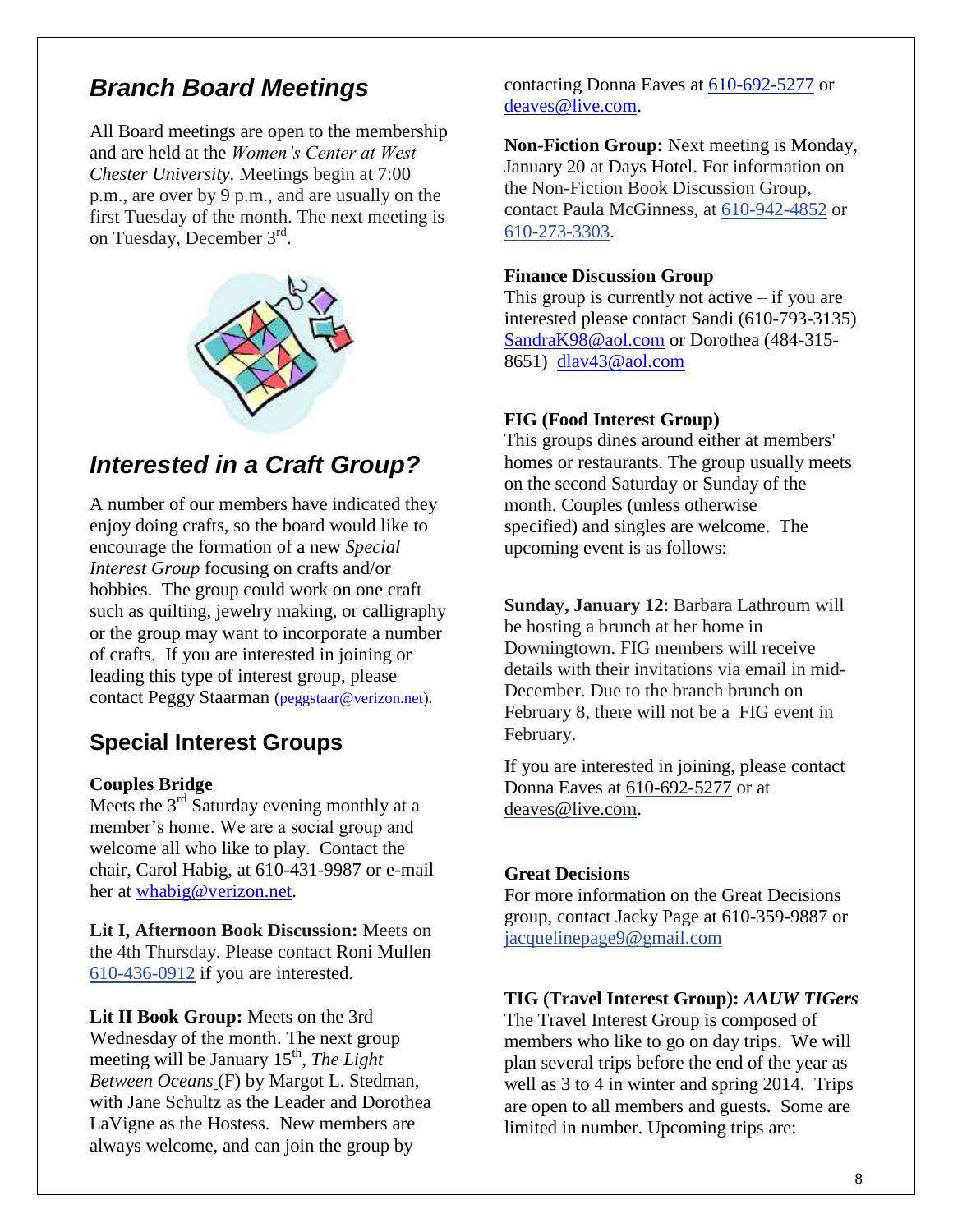December 13, 2013 (Friday): Weihnachts Market in Bethlehem, PA. It is an outdoor holiday market (in tents) recognized by Travel and Leisure Magazine as one of the top holiday markets in the world. <http://www.christmascity.org/>



- January 26, 2014 (Sunday) at 3 p.m.: Curtis Institute of Music, Curtis Symphony Orchestra. We will hear music by Glinka, Bartok, and Shostakovich. The cost is about \$20 each (if we have 15+ attending)
- March 11, 2014 (Tuesday) at 7:30 p.m. We will journey to West Chester University to see The Royal Moscow Ballet present Sleeping Beauty. The cost will be \$20.



 March 25 (Tuesday evening): We will attend a West Chester University Travel Adventure to Madagascar: Land of Unique Wildlife, People, and Pirates. You can sign up for a theme dinner in addition to the travel movie.

We are considering an overnight trip to the Johnstown Flood Museum in June. Feedback on this is welcome.

Contact Roselyn Cadoff (610-458-8813) or Sue Johnston (610-363-8535) with any questions. If you are not on our email list and would like to be or wish to be removed from the list, then please contact Sue. Being on the list does not obligate you to attend any of the activities.

#### *Interested in submitting an article or have information to share?*

#### *We need your News!*

The co-editors of *AAUWsome News*, are delighted to bring you this issue of the newsletter, but … *We continue to need input from members!!* Please send *articles* as Word documents. Forward your news articles to the *gmail account:* [aauwsumnews@gmail.com,](mailto:aauwsum@gmail.com) indicating the topic and month in the subject box and cc the President. This

is a shared account, so the co-editors can access your email and keep their work or personal mailboxes from getting filled. It also makes collaborating easier.

Remember that articles for a given month of the newsletter are due on the 10th of the preceding month*.* Please provide all necessary information with your submission.



## **Save the Date: February Brunch**

Our February Program Meeting will be **Saturday**, **February 8** at **10 a.m.** It will be held at Grove United Methodist Church. Branch member and West Chester Mayor Carolyn Comitta will speak about Women in Politics. This is always a great opportunity to bring a guest who may be interested in joining AAUW. Look for details in the February newsletter.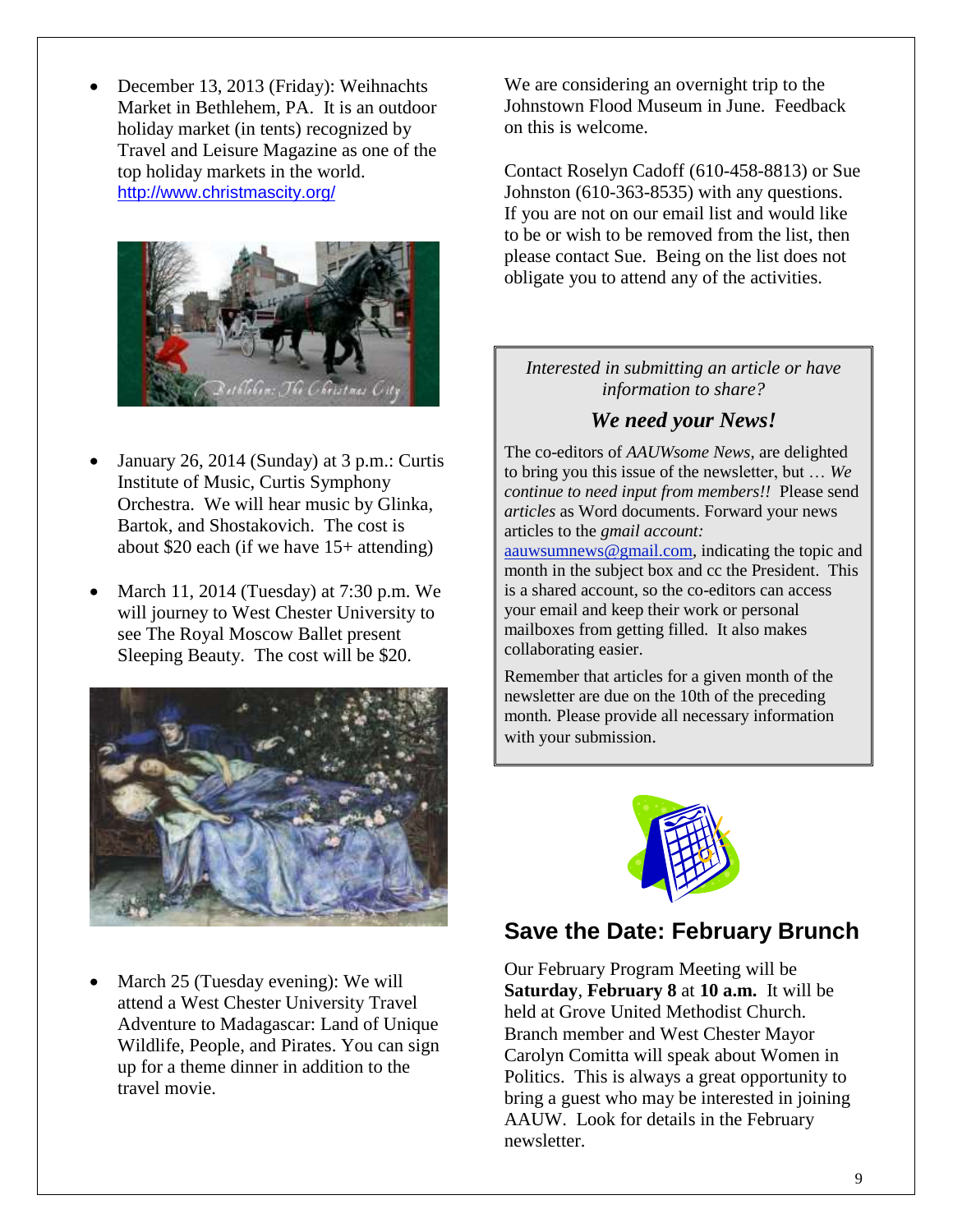## **Nominate a Member for the 2014 AAUW-PA and Branch Awards!!**

It's time again to honor the members who have worked hard to make our branch so great. Please think about who you will nominate for each of the awards below. You don't need the permission of the nominee for this – these are not jobs, just AWARDS!!

Our recipients of the *Branch Outstanding Woman Award* and the *Branch Spotlight Award 2014* will be announced at the AAUW-PA Annual Meeting in April, and our branch will recognize them along with the recipients of the *Peg Anderson Award* and the *Gateway to Equity Award* at our May banquet.

*Branch Outstanding Woman* – Who from our branch do you think should be honored by this award for meritorious service to the branch and to the community over multiple years? This might be someone who has served quietly for years and will soon be completing her term, or it could be someone who worked for the branch in past years but has never been honored. (Last year's honoree was Mary Smith).

*Branch Spotlight Award 2014* (formerly TEAL Award) – This is an AAUW-PA award that honors a member who has made a big difference in something important to the branch within the last year. The nominee should be someone who is either a new member or who only has been active for a year or 2, or it could even be just a new member who embodies the mission of AAUW and is supportive and enthusiastic of our activities. (Last year's TEAL Award recipient was Sandy Alexander).

*Peg Anderson Award* – This is our special branch award that recognizes a longstanding member who has served in many capacities over the years and continues to work in the background and to inspire and support those who are now leaders and members. (Last year's honoree was Donna Eaves).

*Gateway to Equity Award* – Look around – outside our branch. This award goes to a group, organization, or company from outside of our branch that has worked to "advance equity for women and girls." Think about recent news reports, perhaps, or about someone who is just "always there" when women and girls need help. It also could be someone who has worked prominently for many years to improve the status of women and girls but whom we have not officially recognized. The winner of this award will be invited to attend our May banquet, and we will work to assist that organization for one year. (Our 2013 recipient was Chester County Fund for Women and Girls).

Please complete and return to the January 8th Program Meeting or mail it to Sandi Kwisz at 1133 St. Finegan Drive in West Chester, PA 19382. You can also e-mail your nominations to SandrK98@aol.com. The deadline for all nominations is January 8, 2014.

*NOTE*: You can nominate someone in just 1 category or all 3.

My nominees for the awards are:

Branch Outstanding Woman **Lawrence and Serverse** Equation 2 and 2 and 2 and 2 and 2 and 2 and 2 and 2 and 2 and 2 and 2 and 2 and 2 and 2 and 2 and 2 and 2 and 2 and 2 and 2 and 2 and 2 and 2 and 2 and 2 and 2 and 2 and 2

Branch Spotlight Award 2014 \_\_\_\_\_\_\_\_\_\_\_\_\_\_\_\_\_\_\_\_\_\_\_\_\_\_\_\_\_\_\_\_\_\_\_\_\_\_\_\_\_\_\_\_\_\_\_\_\_\_\_\_

Peg Anderson Award

Gateway to Equity Award \_\_\_\_\_\_\_\_\_\_\_\_\_\_\_\_\_\_\_\_\_\_\_\_\_\_\_\_\_\_\_\_\_\_\_\_\_\_\_\_\_\_\_\_\_\_\_\_\_\_\_\_

Thank you for your nominations!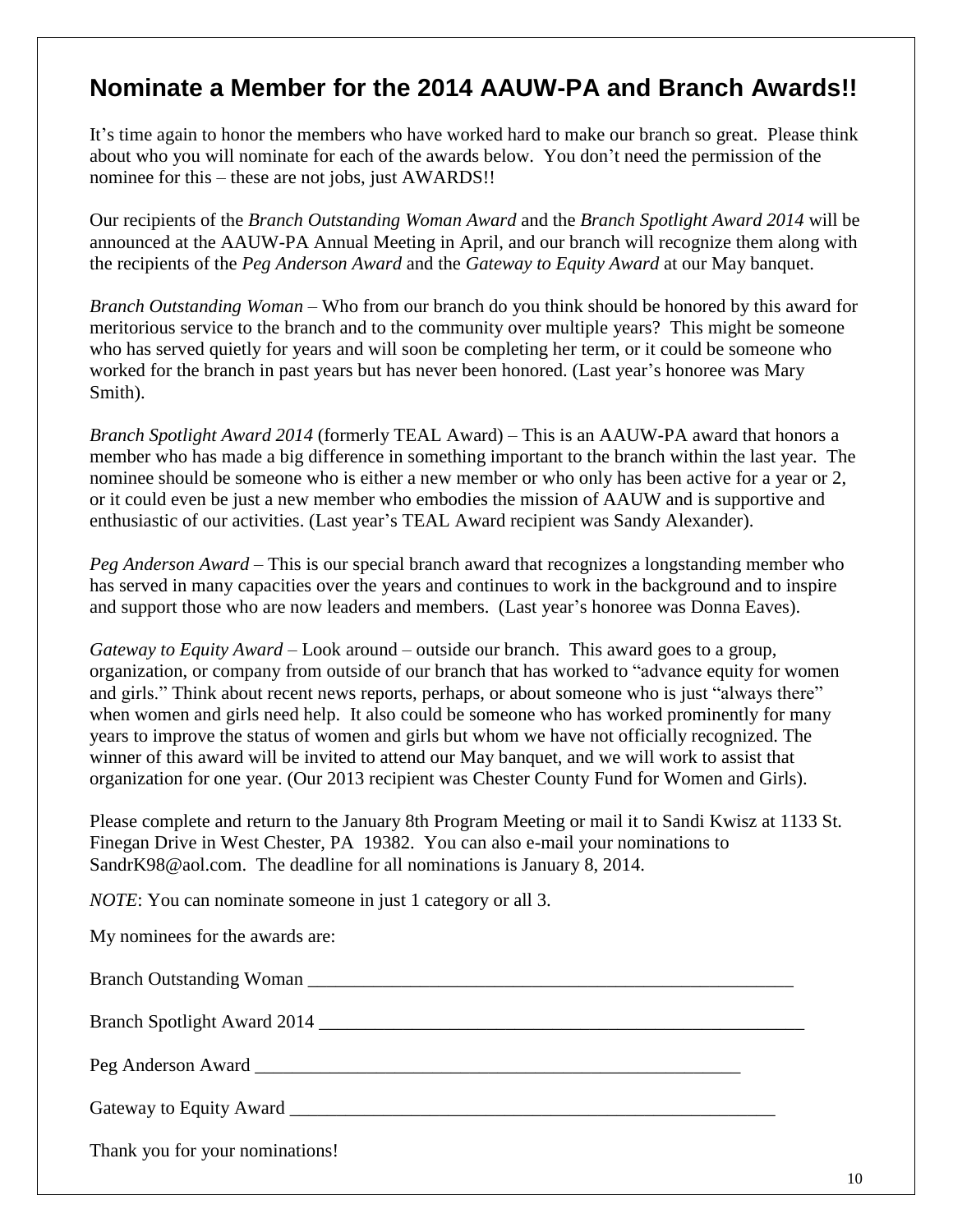#### *January is Human Trafficking Awareness Month Join us to learn more about child slavery and human trafficking*

**Introductory Remarks by State Senator Andrew Dinniman** 

## **Presentation by Carol Metzker**

## *Facing the Monster: How One Person Can Fight Human Trafficking*

Wednesday, January 8, 2014 Grove United Methodist Church 490 West Boot Road, West Chester, PA 7 p.m. — Networking and Refreshments 7:30 p.m. — Program

Carol Hart Metzker is an author, speaker, and volunteer at Dawn's Place, a nearby home for survivors of human trafficking. She has a master's degree in social and organizational learning from George Mason University. Carol lives in Chester County with her husband and two children, all of whom often help with projects that aid survivors.

In *"Facing the Monster: How One Person Can Fight Child Slavery"*, Carol calls attention to the plight of the world's children who live a life of modern slavery. She tells how an unexpected encounter with an eleven year old girl led her into the dark world of human trafficking, forced sex trade, and child slavery. Carol's quest to find hope, to help end slavery, and to aid survivors took her as far as children's shelters in remote villages in India and as close as a special home just miles from her front door in Pennsylvania.

Carol will answer our questions about human trafficking, share her experiences, and provide us with action items to make a difference. Hear true stories of local survivors of human trafficking and how you can take action against modern slavery. You can learn how to be the eyes, ears and voice of our community by identifying what is suspicious activity, what you should do, and how you can help best by using scenarios adapted from real cases that will be presented during "Facing the Monster: How One Person Can Fight Human Trafficking."

Carol Metzker's book is available at the library and at Amazon as a paperback and a Kindle e-book. Signed copies also will be available after the program.

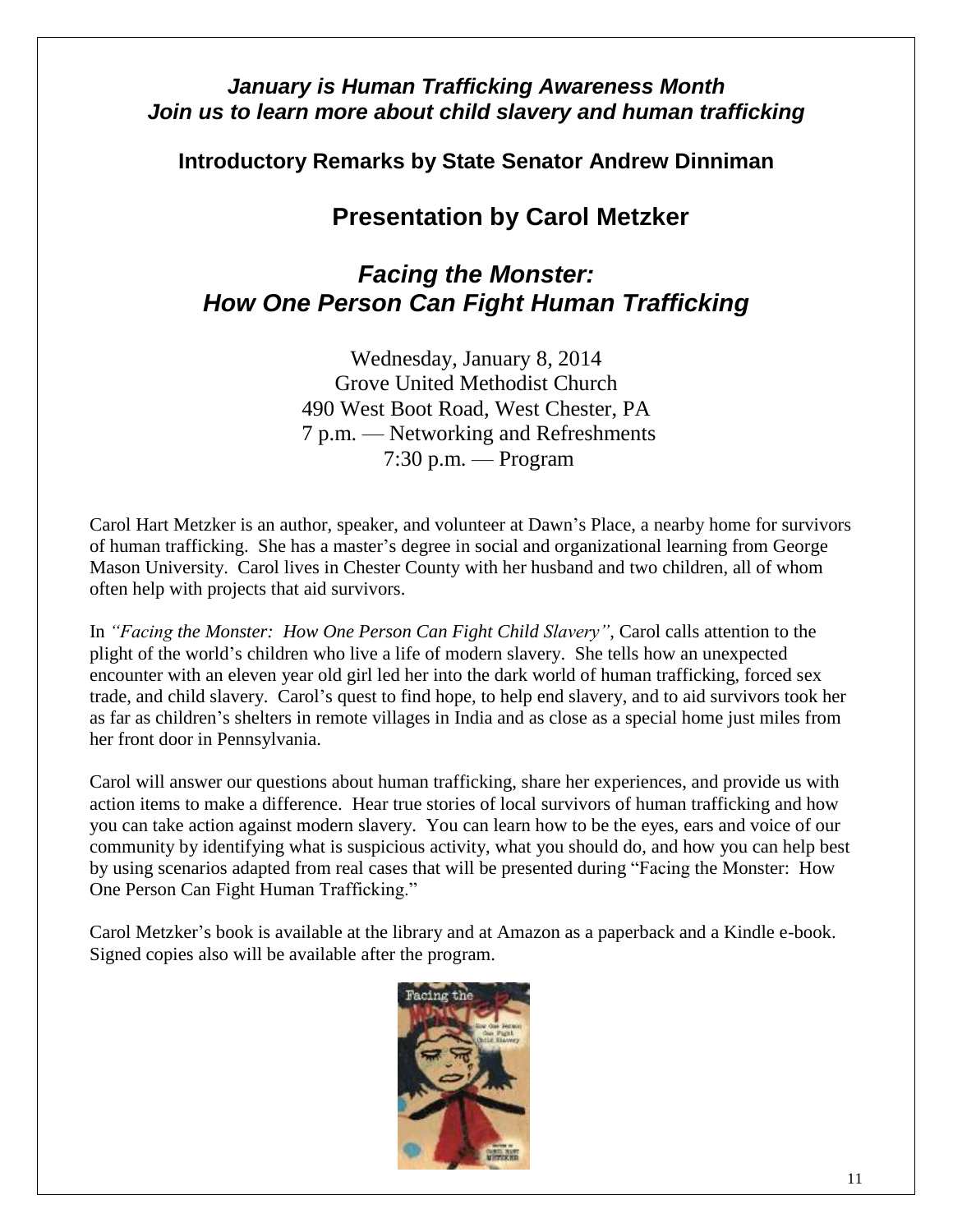

# *You Are Invited to Attend AAUW West Chester's Holiday Party*

*At the home of: Phyllis Dunn 1035 North New Street West Chester, PA 19380-3835*

| On:   | Sunday, December 15 at 2 p.m.         |
|-------|---------------------------------------|
|       | Drawing for the Holiday Raffle Basket |
|       | will be at the end of the party.      |
| Cost: | \$10 per Guest                        |

This event is a fundraiser for our branch activities and projects. Beverages are included in your ticket price.

If your last name begins with A through L, *please bring a dessert.* If your last name begins with M through Z, *please bring an appetizer.*

**For Parking details**, see the article in this newsletter. RSVP by sending the completed form with check payable to AAUW-WCCC to: Jean Speiser at 809 Denbi Court, West Chester, PA 19382.

*\*\*\*\*\*\*\*\*\*\*\*\*\*\*\*\*\*\*\*\*\*\*\*\*\*\*\*\*\*\*\*\*\*\*\*\*\*\*\*\*\*\*\*\*\*\*\*\*\*\*\*\*\*\*\*\*\*\*\*\*\*\*\*\*\*\*\*\*\*\*\*\*\*\*\*\*\*\*\*\* I/We will attend the Holiday Party on Sunday, December 15.*

*Member's Name \_\_\_\_\_\_\_\_\_\_\_\_\_\_\_\_\_\_\_\_\_\_\_\_\_\_\_\_\_\_\_\_\_\_\_\_\_\_\_\_\_\_\_\_\_\_\_\_\_\_\_\_\_\_\_\_*

*Name of Guest(s)\_\_\_\_\_\_\_\_\_\_\_\_\_\_\_\_\_\_\_\_\_\_\_\_\_\_\_\_\_\_\_\_\_\_\_\_\_\_\_\_\_\_\_\_\_\_\_\_\_\_\_\_\_\_\_ Enclosed is \$ \_\_\_\_\_\_\_\_\_\_. (\$10 per person)* Make checks payable to AAUW-WCCC